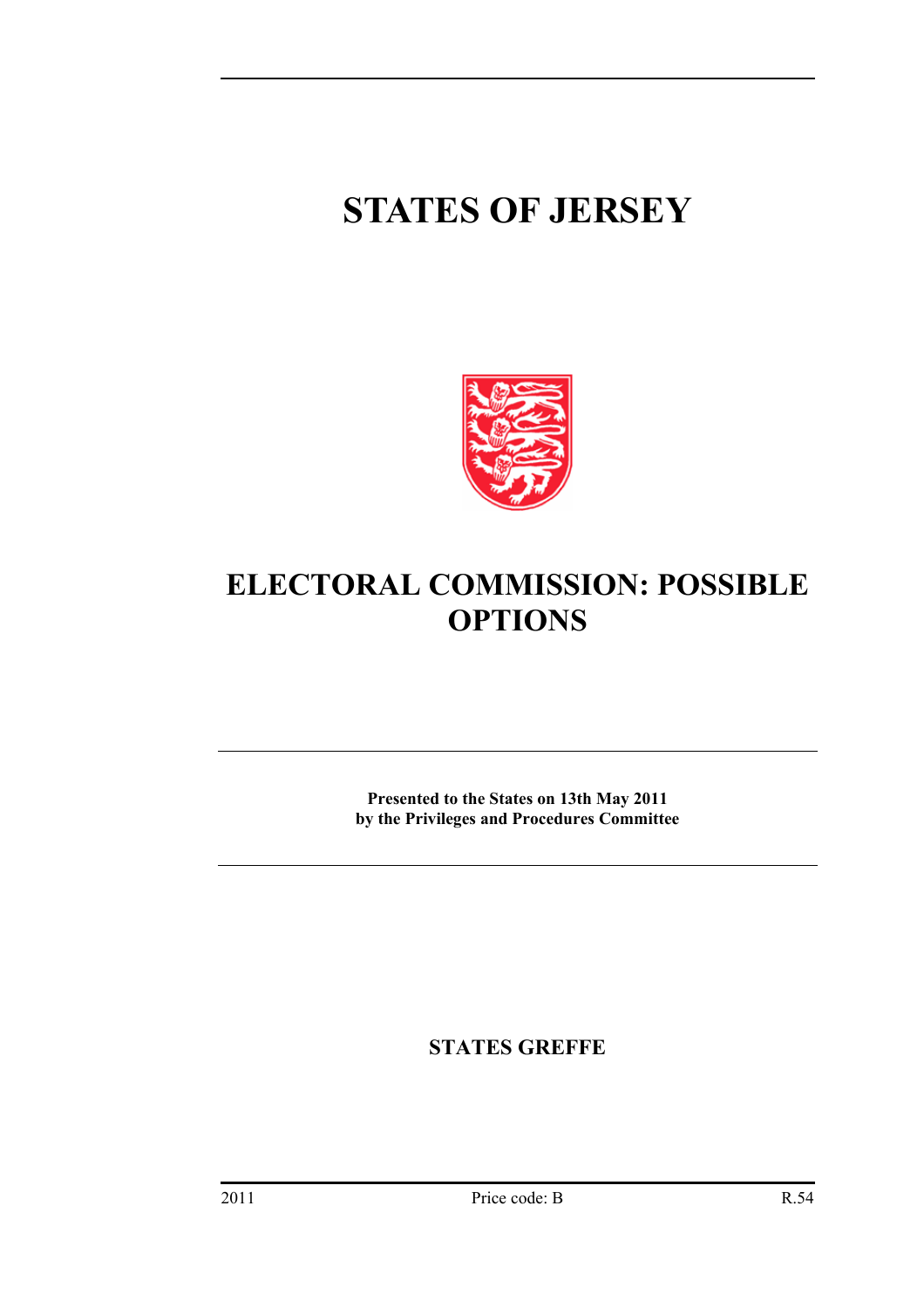#### **REPORT**

# **1. Introduction**

On 15th March 2011 the States adopted, as amended, a proposition of the Deputy of St. Mary concerning the establishment of an Electoral Commission (P.15/2011).

Following the adoption of an amendment to the proposition from Senator B.E. Shenton, the Privileges and Procedures Committee has been charged with bringing forward proposals, after consultation, on the possible composition and costs of the proposed Electoral Commission.

This report sets out some options for the structure of the Electoral Commission and draws attention to some possible concerns and risks associated with the proposal.

# **2. The States Decision**

In adopting the proposition, as amended, the States agreed –

- (a) that an independent Electoral Commission should be established in Jersey to investigate and report on all aspects of the composition of the elected membership of the States Assembly and the election and voting processes for such members, with the guiding principles of the Commission's investigation to be –
	- (i) the need to secure the greatest possible acceptance by the public of any new arrangements proposed, and
	- (ii) the need to ensure that the views of the electorate are reflected as effectively and as fairly as possible in the make-up of the States and of the Executive, namely the Chief Minister, Ministers and Assistant Ministers;
- (b) the following terms of reference of the Electoral Commission:

# **ELECTORAL COMMISSION TERMS OF REFERENCE**

- 1. The Electoral Commission shall consider all the following areas
	- Classes of States member
	- Constituencies and mandates
	- Number of States members
	- Terms of office
	- The functions of the electoral process
	- Voting systems
	- Voter registration,

and all other issues arising in the course of the work of the Commission which are relevant to the needs stated above.

2. The views of the public in Jersey should be sought and all such views taken into consideration. Formal meetings and hearings of the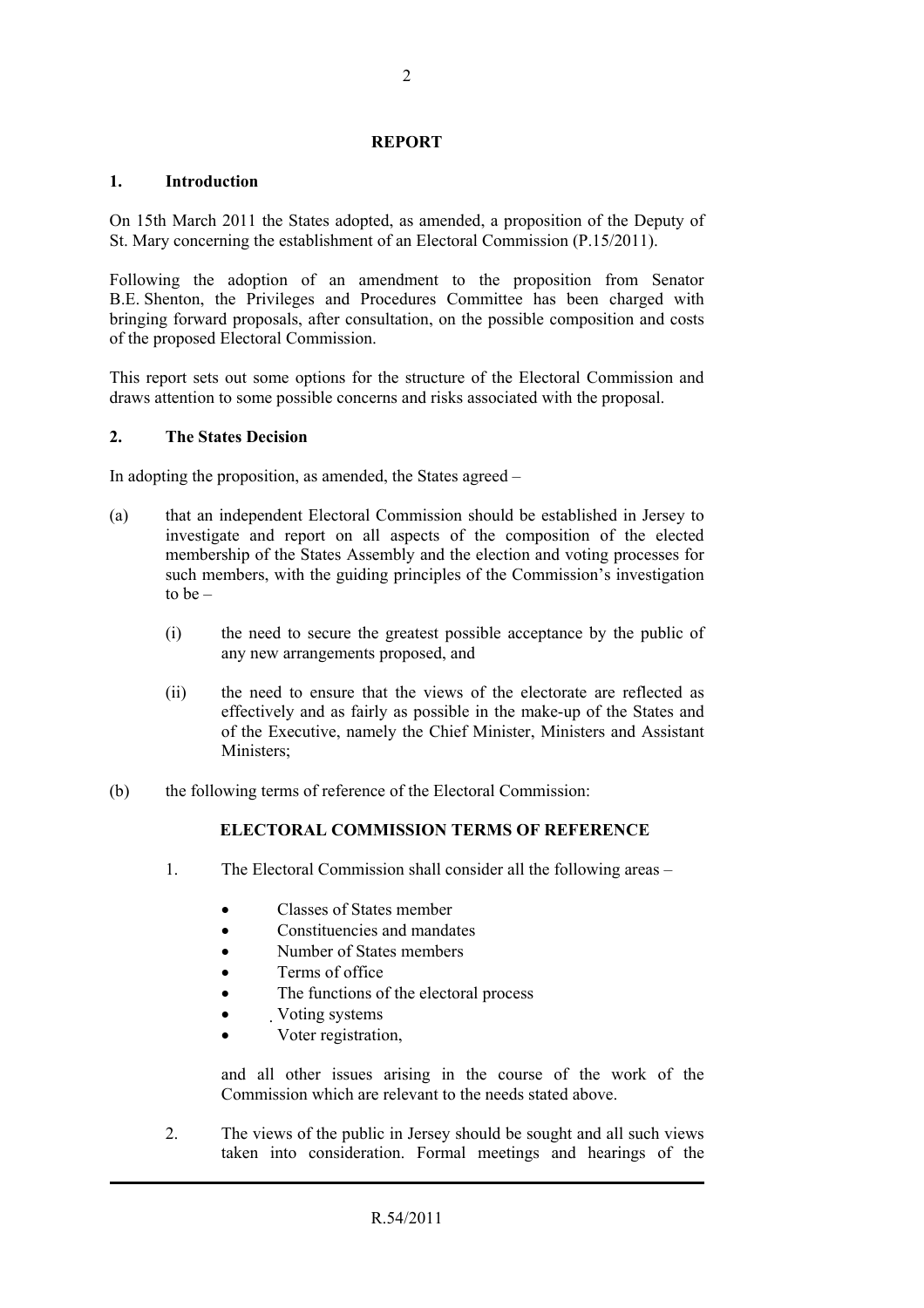Commission should be held publicly in Jersey unless the Panel believes that there are reasonable grounds for holding a meeting or hearing *in camera*. The content of all written submissions to the Commission will be made available to the public, unless the Commission believes that there are reasonable grounds for nondisclosure of a submission or part of a submission, and should be attributed unless the submitter explicitly requests that a submission shall be non-attributed and the Commission accepts the reasons for such a request.

- 3. The Electoral Commission shall review existing studies and research and conduct further research as it sees fit.
- 4. At the conclusion of its investigation, the Electoral Commission shall put forward a complete package of how the elections to the States should operate in Jersey, with this package being capable of commanding the support of the public, and only to desist from this duty if in all conscience it finds itself unable to do so.
- (c) that the Privileges and Procedures Committee, after consultation, should bring forward proposals for debate ahead of the debate on the Annual Business Plan 2012 detailing the proposed composition of the Electoral Commission, its anticipated costs, and how it is to be funded;
- (d) that the Privileges and Procedures Committee should take the necessary steps to identify, through a process overseen by the Appointments Commission, the proposed membership of the Commission for subsequent approval by the Assembly on a proposition lodged by the Privileges and Procedures Committee;
- (e) that, on receiving the recommendations of the Electoral Commission, if the Commission has recommended a package of election reform (excluding such matters as could be classed as administrative improvements, for example matters pertaining to voter registration), the States should take into consideration the wishes of this Assembly which is that they should put the option to the electorate in a referendum having followed the procedures laid down in the Referendum (Jersey) Law 2002;
- (f) that the Electoral Commission, subject to additional funding being provided in the Annual Business Plan 2012, shall be requested to endeavour to complete its work no later than 31st December 2012.

# **3. Options for Composition of the Electoral Commission**

In considering possible options for the composition of the Electoral Commission, PPC was conscious that cost alone should not be the overriding factor, although it would be irresponsible in the current financial climate to totally ignore cost implications. In designing the options PPC has worked on the assumption that, as happened with the "Clothier" and "Carswell" Reviews, it will be necessary to remunerate any members recruited from outside Jersey, whereas local residents serving on the Commission would offer their services on an honorary basis. It therefore follows that the potential cost of the Electoral Commission will be greater if more members from outside Jersey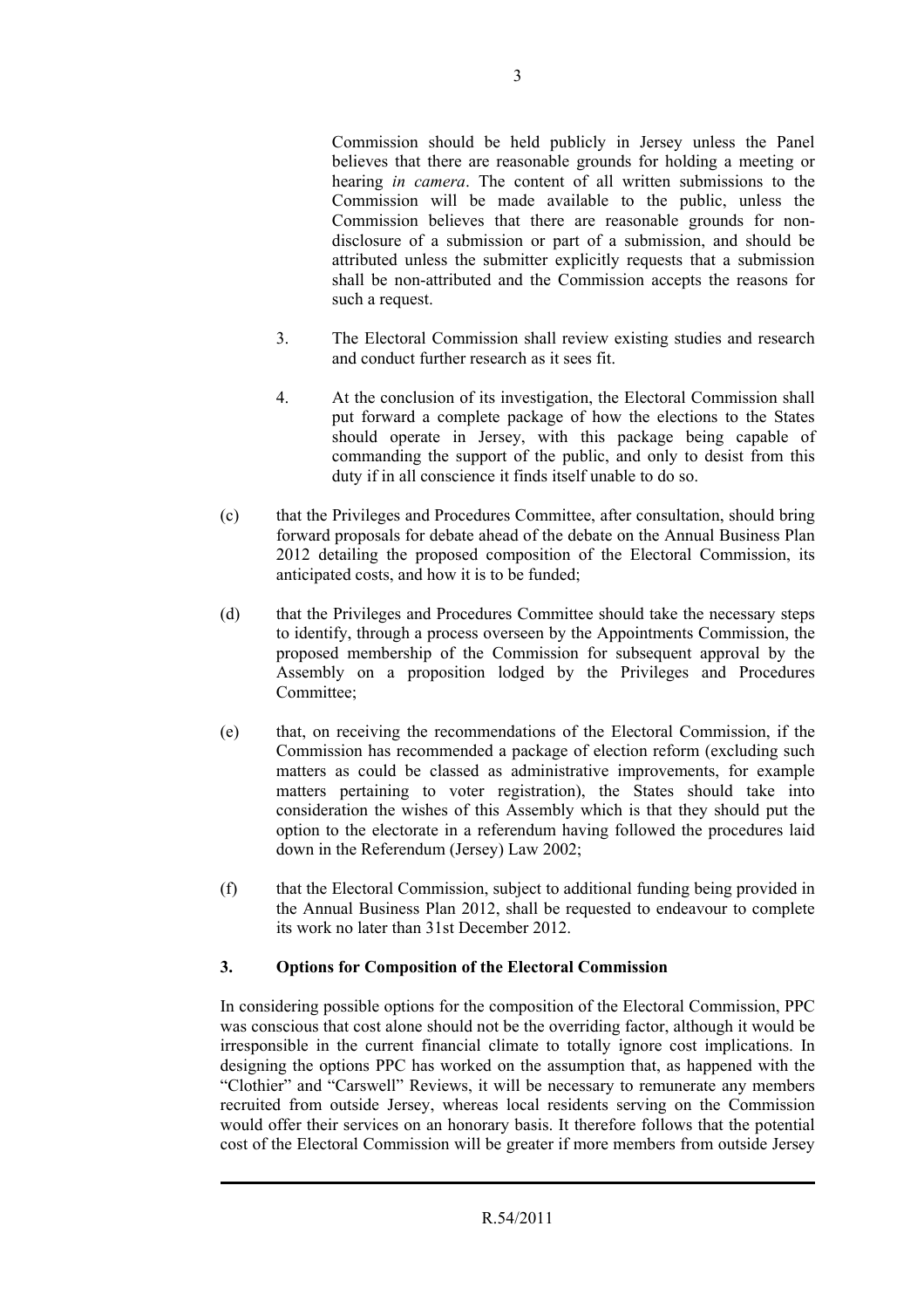are included. PPC has considered 3 possible options for the composition of the Commission and the potential advantages and disadvantages of each option are described below.

#### Option 1 – Chairman and 2 members from outside Jersey, 3 members from Jersey.

This was the original model put forward by the Deputy of St. Mary in his proposition, although this proposal was amended by the amendment of Senator Shenton. In putting forward this proposal the Deputy of St. Mary wrote in his report that "the 3/3 split between local and non-local Commissioners is designed to ensure creative tension, in that a majority of one will not normally be sufficient to decide points, and also ensures that the group is not too large. It is designed also to provide equality of weight between locals and non-locals as the task is carried out".

This option would have the advantage that the 3 outside members could be chosen as experts in this field and they would therefore bring considerable expertise. The 3 outside members would also bring independence from outside the Island and would hopefully bring no predetermined positions to the task. The 3/3 split would ensure an appropriate balance between the views of members from outside Jersey and the Jersey based members.

The disadvantages of this option are that there could be a risk that some will oppose any reform options put forward as being "imposed by outsiders" and it may therefore be more difficult to gain support for the eventual reform package proposed. In addition this is the most expensive of the options set out in this report as each additional outside member adds some £55,000 to the total cost because of the additional fees, accommodation and travel costs.

If it was felt that there should be an equal split between members from outside Jersey and members from Jersey an alternative option would be to have a Chairman and one member from outside the Island with 2 members from Jersey. This would reduce the overall cost of the Commission but it could be argued that a membership of 4 is relatively small for a Commission of this nature.

#### Option 2 – Chairman from outside Jersey, 3 or 4 local members

This option would mirror the composition of the recent Review Panel on the Role of the Crown Officers ("Carswell" Review) which PPC understands worked well in the context of that review.

This option has the advantage that the Commission would have more local knowledge and greater local input and this could help to make the proposals more acceptable to States members and other Islanders. The Chairman from outside Jersey could be chosen as an expert in this field and would therefore bring the necessary external expertise. The overall cost of the Commission would be reduced when compared to Option 1 above.

The disadvantages of this option are nevertheless that it may be difficult to identify local members who do not come with predetermined positions and the outside perspective may therefore be outnumbered by the input from the local members.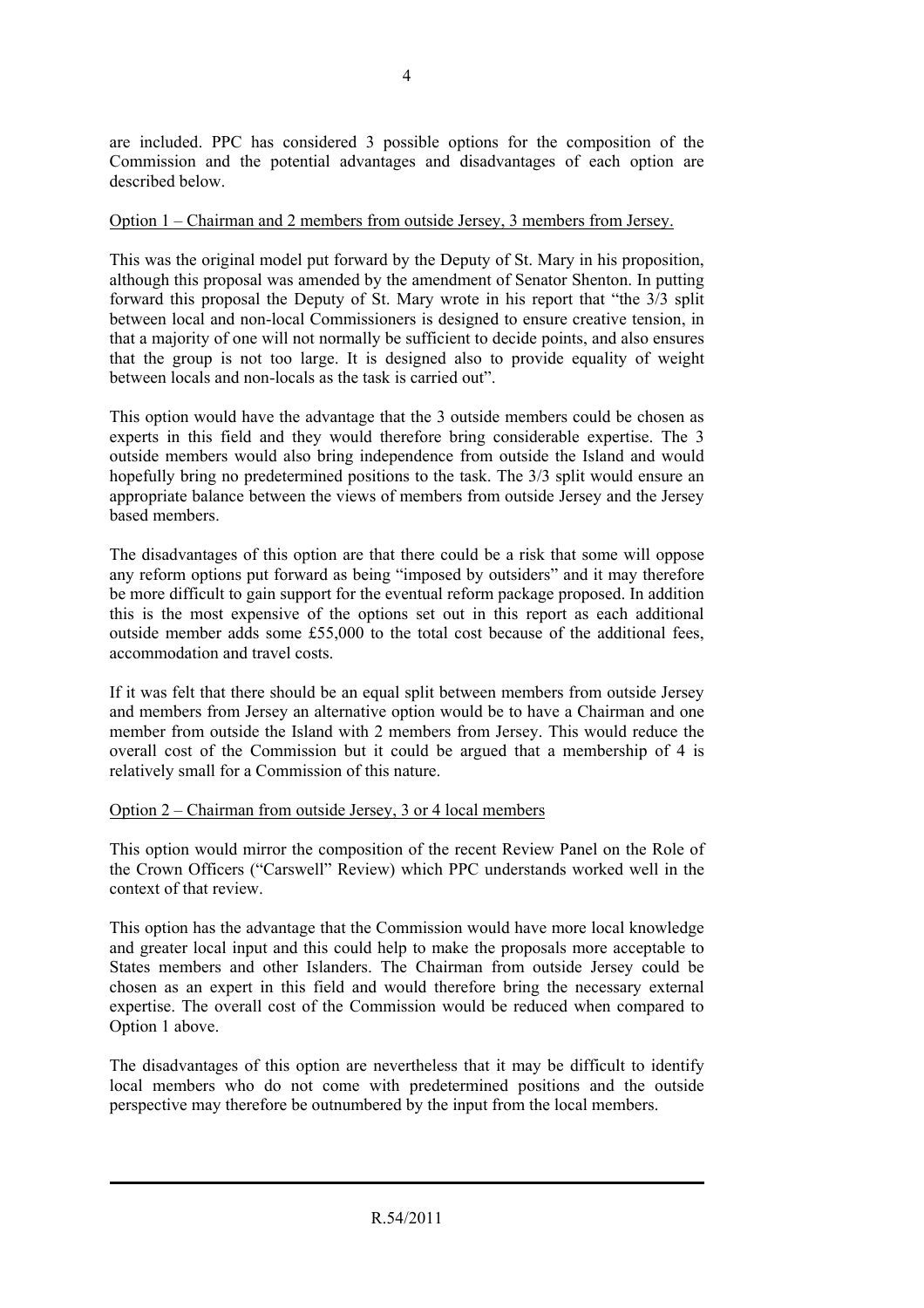#### Option 3 – No outside members – Chairman and members from Jersey

Under this option the entire membership of the Commission would be recruited from local residents and there would be no outside membership. It would nevertheless be possible for the Commission to obtain advice from outside the Island, possibly through the commissioning of consultancy reports from external experts such as academics or from bodies such as the UK Electoral Reform Society.

The main advantage of this option would be that the members would be well acquainted with the local situation and there would be no risk that the Commission could be accused of trying to impose solutions from outside. In addition this is clearly the cheapest option if it is correct to assume that local members would undertake the task on an honorary basis. In addition it may be easier for the Commission to undertake its work in a timely manner if there was no need to accommodate the travel arrangements and availability of members from outside the Island as would be the case with Options 1 and 2 above.

This option nevertheless has the disadvantage that the local members may all come with predetermined positions and it may be difficult to identify local residents who would have the necessary interest and expertise in this subject without bringing strong preconceived ideas about the way forward.

# **4. Potential problems and issues**

In considering the most appropriate manner in which to implement the States decision PPC has identified a number of potential problems and issues that could affect the effective operation of the Commission and the implementation of its recommendations in due course. The Committee would value views on these matters as well as on the options for the actual composition set out above.

Although it was stressed during the States debate that the Commission will be a totally independent body and that, as a result, issues relating to the composition of the States can be considered outside the political arena, it is important to remember that no reform package can be implemented without the involvement of a future States Assembly. Once the Electoral Commission has finished its work and proposed a package of reform there will need to be a States debate, even if that is only to agree to put the reform package to the electorate in a referendum. The States will need to agree the precise details of the question to be submitted to the electorate in a referendum and, after the referendum, no reform can be implemented without further States agreement. It was clear that, in adopting the proposition, States members felt that the future States Assembly may feel duty bound to take the recommendations of the Commission to a referendum and then implement the reform if supported in that referendum, but PPC remains concerned that the present States Assembly and former Assemblies have not had a good record in relation to implementing reforms or implementing the recommendations of external reports. It is well known that many of the recommendations of the 2001 "Clothier" report were never taken forward and, to date, there appears to be little political agreement to implement in full the recommendations of the recent "Carswell" report. If the Electoral Commission were to recommend fundamental and far-reaching changes to the composition of the Assembly PPC is concerned that any future States Assembly may simply decided to ignore the recommendations, or amend them beyond recognition so that the entire work and cost of the Commission would be wasted.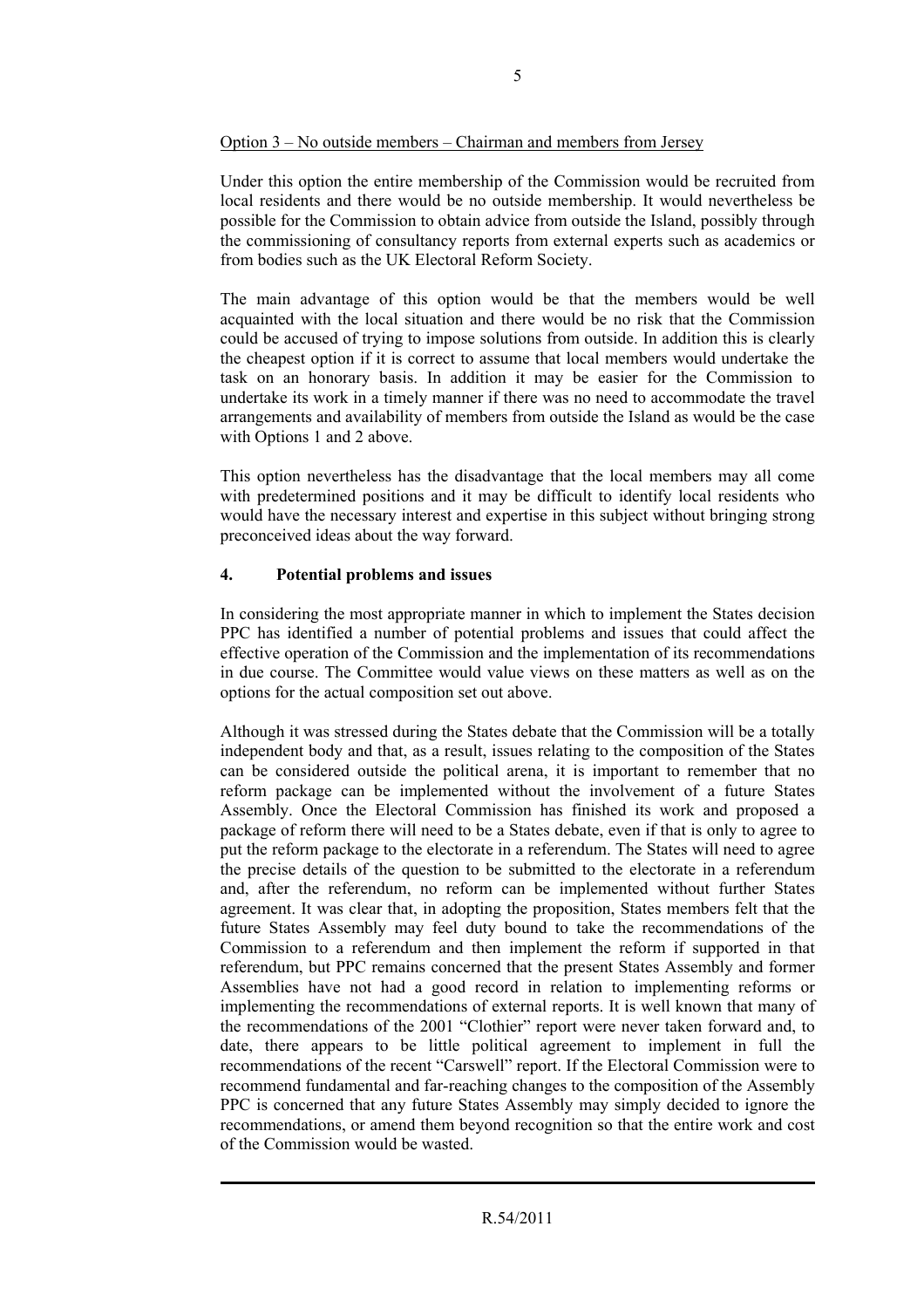A further concern for PPC is that the Electoral Commission is being established with the remit to look at the issues relating to the composition of the States with a complete "blank sheet of paper". Electoral Commissions or similar bodies in other jurisdictions are often established to implement a particular political decision relating to the composition or membership of the legislature. For example the recent Parliamentary Voting System and Constituencies Act 2011 of the United Kingdom determined that the number of parliamentary constituencies in the United Kingdom should be 600 and prescribed the rules which the Boundary Commission should use to establish the constituency boundaries. The UK Boundary Commission is therefore working to precise guidelines in undertaking this task. In a similar way the "Clothier" report in Jersey recommended a new structure for the States Assembly with 42 to 44 members known as MSJ's and then simply recommended that an Electoral Commission should be established to assign the seats to the parish constituencies. It is clear that the proposed Electoral Commission in Jersey will be operating without any predetermined parameters and although this will, in some ways, be a significant advantage in that the Commission will not be constrained in its work, there is nevertheless the risk that Commission will have difficulty in determining matters such as the appropriate number of members in the Assembly or whether or not matters such as the Island wide mandate are considered important. Although the hope was expressed during the debate that solutions would emerge from the consultation process to be undertaken by the Commission previous such consultation exercises undertaken by former Privileges and Procedures Committees have shown that there are extremely divergent views in the Island on the composition of the States and it is possibly naïve to imagine that any one single solution will emerge that would be acceptable to the public or to States members in a future Assembly. The Committee would be interested to hear views on whether it is feasible to expect a Commission to operate with no predetermined parameters at all.

A further concern that has been considered by PPC is that the Chief Minister has now announced (in a statement made on his behalf by the Deputy Chief Minister on 3rd May 2011) that the Council of Ministers is planning to lodge a report and proposition asking the States to agree that a review of the current machinery of government structure should be undertaken. In the Statement it stated that "The Council of Ministers believe that the current structure needs to be reviewed with the intention of creating greater clarity and accountability. We intend to lodge a report and proposition setting out draft terms of reference and a structure for this review with the intention of securing a debate in June or July. This will be a significant review and any changes would need to be thoroughly explored and enshrined in Law changes. It is therefore likely to take up to 3 years to review and implement. PPC finds it difficult to see how the Electoral Commission could undertake its work in isolation from any review being established to look at the structure of the machinery of government. Although the agreed terms of reference of the Electoral Commission refer to the need to ensure that the views of the electorate are reflected as effectively and as fairly as possible in the make-up of the States and of the Executive, it is clear that the Electoral Commission itself will have no direct remit to look at the appropriate structure of ministerial government itself. It is nevertheless important to recognise that the Electoral Commission will only be able to make sensible recommendations on the appropriate composition of the Assembly once the future structure of government in the Island has been determined. This could be particularly important in the context of any recommendations on the appropriate number of members in the States Assembly as the number of members needed is clearly related to the proposed structure of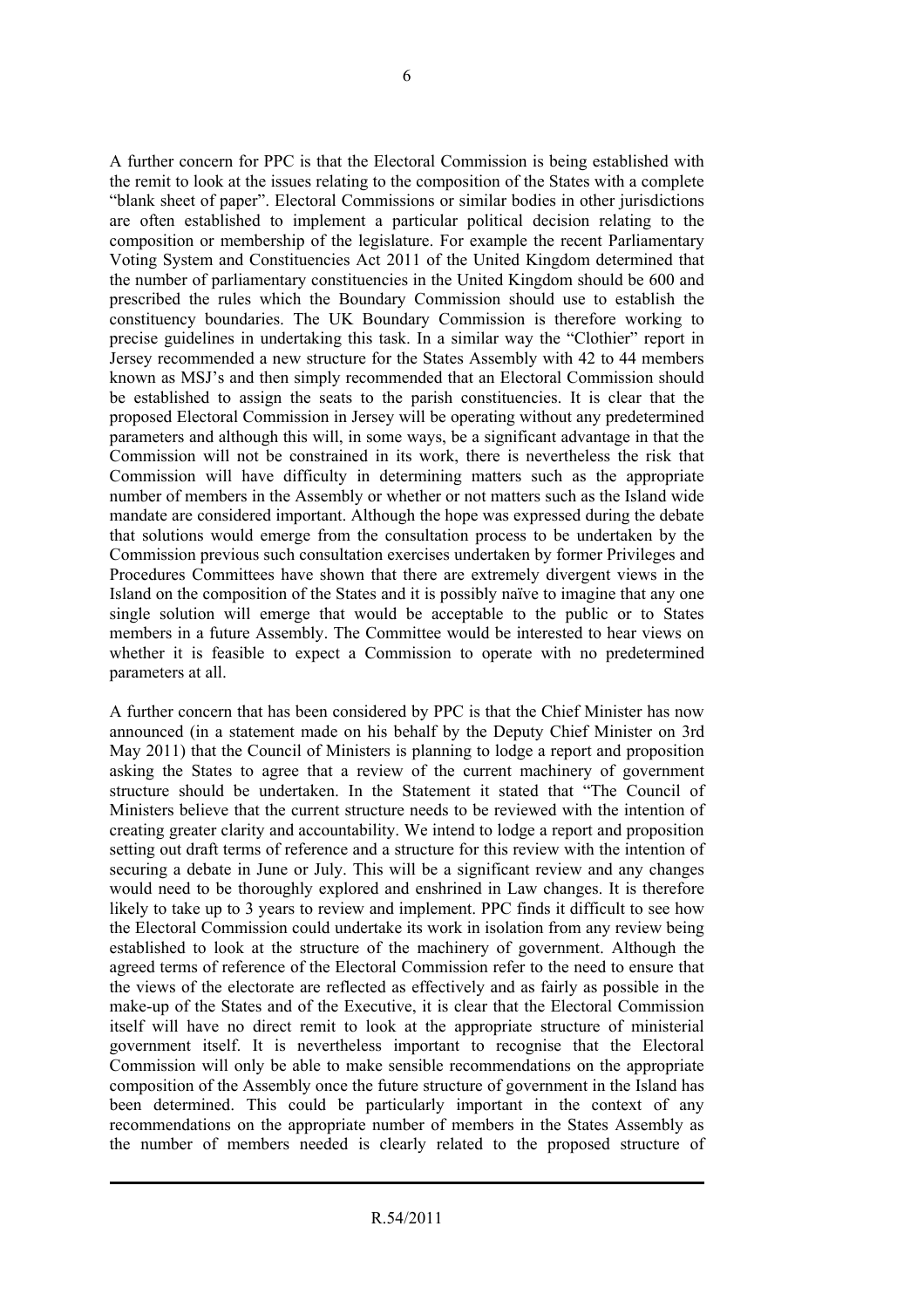government. PPC believes it would therefore be inappropriate to finalise the structure of the Electoral Commission until a decision has been taken in relation to any possible overall review of the machinery of government in Jersey.

# **5. Possible cost of an Electoral Commission**

PPC considers that the Electoral Commission as agreed by the Assembly on 15th March 2011 will cost between £200,000 and £300,000 depending on the option chosen. The only significantly cheaper option would be Option 3 with no outside membership but even this option would cost some £120,000. A full breakdown of potential costs is included at the Appendix.

# **6. Conclusion**

PPC is issuing this report to seek views from States members and others on the options set out above and the Committee would also welcome alternative proposals for the structure of the Commission. PPC would also be grateful for views on the potential concerns and problems set out above before the proposals for the Commission are finalised.

PPC intends to include provision for funding the Commission as part of the States Assembly estimates in the draft Annual Business Plan 2012 to be debated in September this year. PPC will make final proposals on the appropriate structure of the Commission in advance of the Annual Business Plan debate to enable members to vote on the funding request in an informed way. Once the funding has been put in place it will be possible for steps to be taken to recruit members of the Commission in accordance with the recommended structure so that the Commission can begin its work soon after the elections and once the new States Assembly has been constituted.

Comments should be sent to the PPC Committee Clerk, Anna Heuston, c/o States Greffe, Morier House, St. Helier, JE1 1DD (a.heuston@gov.je) no later than Tuesday 31st May 2011.